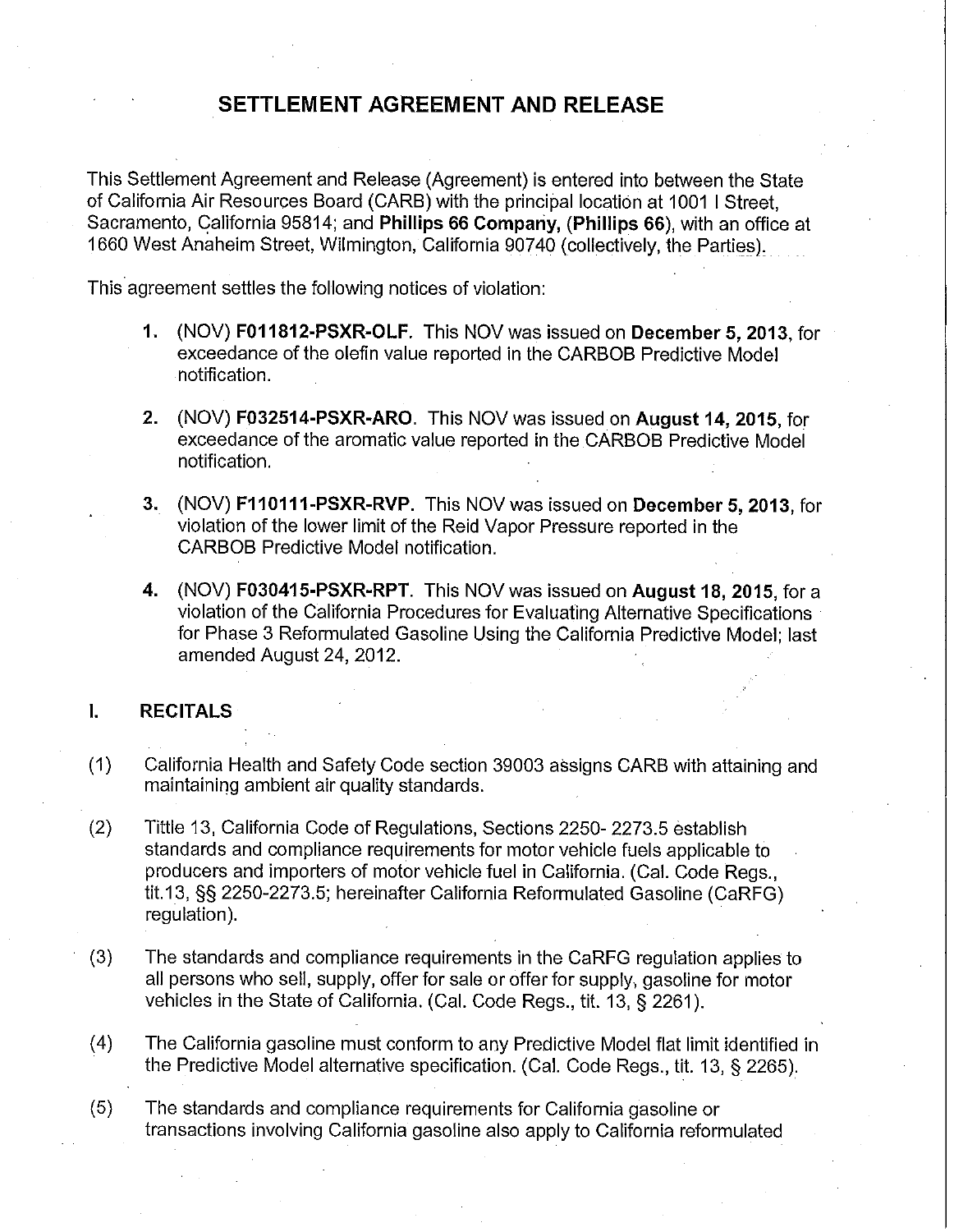gasoline blendstock for oxygenate blending (CARBOB) or transactions involving CARBOB, including but not limited to CARFG regulation sections 2261, 2262, 2262.3, 2262.4, 2262.5(a), (b), (c), and (e), 2262.6, 2264, 2264.2, 2265, 2266, 2267, 2268, 2270, 2271, and 2272. (Cal. Code Regs., tit.13, §§ 2260; 2272). Whenever the term "California gasoline" is used in this Agreement, the term means California gasoline or CARBOB. (Cal. Code Regs., tit. 13, § 2266.5).

- $(6)$  ---In-addition, where the producer or importer has elected to use the CARBOB model for a given final blend that is not being transferred from its production or import facility during the Raid Vapor control period for that facility set in section 2264.2(a), the final blend must have a Reid vapor pressure no lower than the value used in the T50 CARBOB model. (Cal. Code Regs., tit. 13, § 2266.5(a)(2)(B)1.)
- (7) For a final blend starting to be sold or supply from the production or import facility on or after October 9, 2012, the producer or importer shall evaluate the candidate PM alternative specifications for gasoline subject to the "California Procedures for Evaluating Alternative Specifications for Phase3 Reformulated Gasoline Using the California Predictive Model," last amended August 24, 2012. (Ca. Code Regs., tit 13, § 2265(a)(1 )(2)(A)7).
- (8) "[E]ach sale of California gasoline at retail, and each dispensing of California gasoline into a motor vehicle fuel tank, shall also be deemed a sale or supply by any person who previously sold or supplied such gasoline in violation of any applicable sections of this subarticle." (Cal. Code Regs., tit. 13, § 2268).
- (9) Failure to comply with the requirements of the CaRFG regulation is a violation of state law resulting in penalties. Health and Safety Code section 43027, subdivision (c) states, "[a]ny person who violates any provision of this part, or any rule, regulation, permit, variance, or order of the state board, pertaining to fuel requirements and standards, exclusive of the documentation requirements specified in subdivision (d), is strictly liable for a civil penalty of not more than thirty-five thousand dollars (\$35,000)."
- (10) Health and Safety Code section 43030, subdivision (a) states "[f]or the penalties prescribed in sections 43027 and 43028, each day during any portion of which a violation occurs is a separate offense."
- (11) Health and Safety Code section 4301, subdivision (b) states "[l]n determining the penalty amount, the state board shall take into consideration all relevant circumstances, including, but not limited to the: (1) Extent of harm to public health, safety, and welfare caused by the violation; (2) Nature and persistence of the violation, including the magnitude of the excess emissions; (3) Compliance history of the defendant, including the frequency of past violations; (4) Preventive efforts taken by the defendant, including the record of maintenance and any program to ensure compliance; (5) Innovative nature and the magnitude of the effort required to comply, and the accuracy, reproducibility, and repeatability of the available test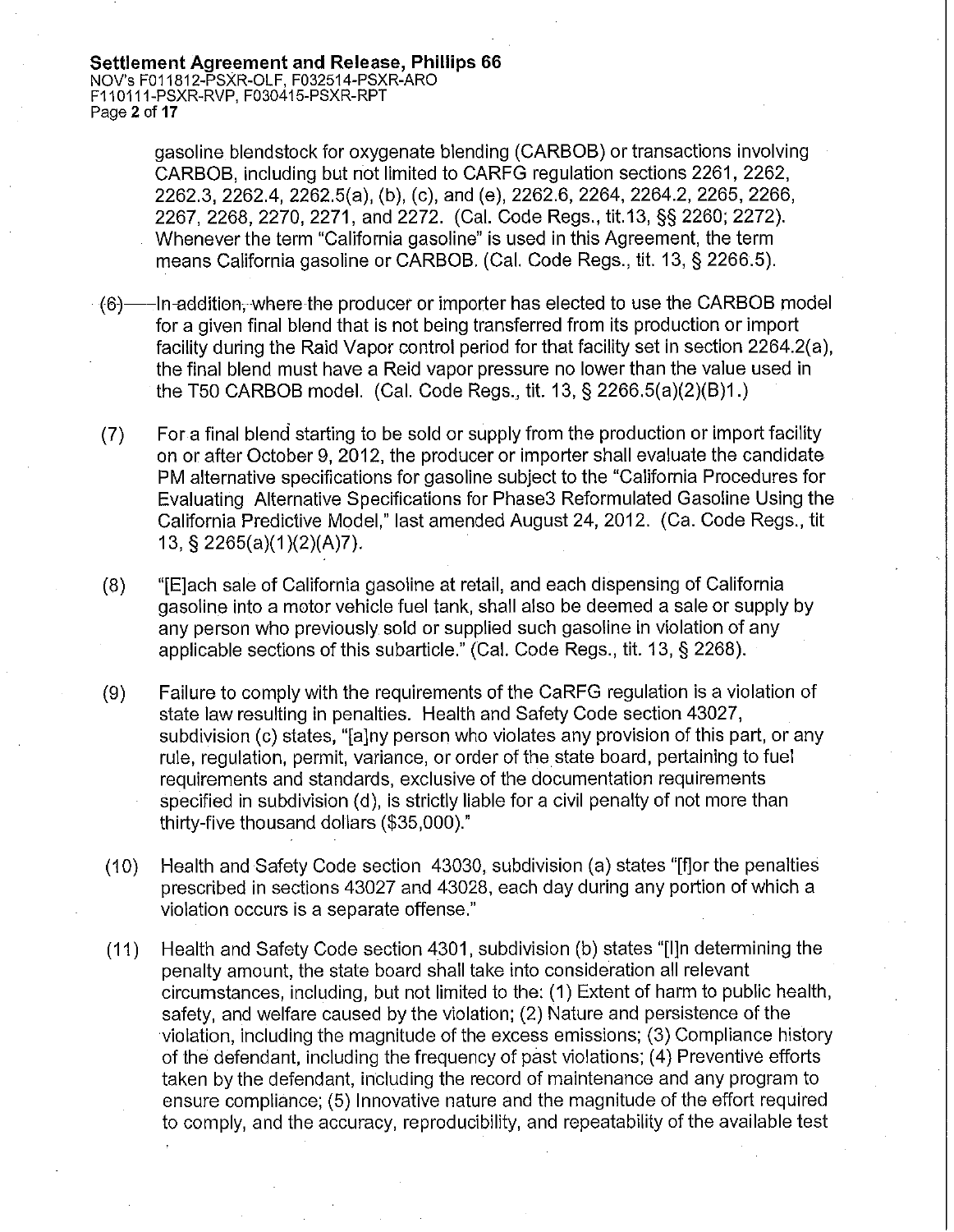**Settlement Agreement and Release, Phillips 66**  NOV's F011812-PSXR-OLF, F032514-PSXR-ARO F110111-PSXR-RVP, F030415-PSXR-RPT Page 3 of **17** 

> methods; (6) Efforts to attain, or provide for, compliance; (7) Cooperation of the defendant during the course of the investigation and any action taken by the defendant, including the nature, extent, and time of response of any action taken to mitigate the violation; and (8) For a person who owns a single retail service station, the size of the business."

- (12) GARB alleges in NOV **F011812-PSXR-OLF** that between January 14, 2011, to January 18, 2011, **Phillips 66** sold, offered for sale, supplied, offered for supply, and/or transported CARBOB that exceeded the olefin value reported in the CARBOB Predictive Model notification for a total of **five days.**
- (13) GARB alleges in NOV **F032514-PSXR-ARO** that between March 25, 2014, to March 26, 2011, **Phillips 66** sold, offered for sale, supplied, offered for supply, and/or transported CARBOB that exceeded the aromatic value reported in the CARBOB Predictive Model notification for a total of **two days.**
- (14) GARB alleges in NOV **F110111-PSXR-RVP** that on November 1, 2011, **Phillips 66** sold, offered for sale, supplied, and offered for supply, and/or transported CARBOB with a Reid Vapor Pressure (RVP) lower than the minimum value specified in the CARBOB Predictive Model notification for a total of **one day.**
- (15) GARB alleges in **F030415-PSXR-RPT** that on February 20, 2015, **Phillips 66** sold, offered for sale, supplied, and offered for supply, and/or transported CARBOB that failed to meet the criteria for approval in the California Procedures for Evaluating Alternative Specifications for Phase 3 Reformulated Gasoline Using the California Predictive Model; last amended August 24, 2012 for a total of **one day**
- (16) GARB alleges that the sale, offer for sale, supply, offer for supply and/or transportation of non-complying CARBOB was unlawful and in violation of CaRFG regulation sections 2261, 2262, 2265, 2266.5, and 2268.
- (17) **Phillips 66** admits the facts or allegations as applicable, described in recital paragraphs (1) through (16), but denies any liability resulting from said allegations. **Phillips 66** has cooperated in CARB's investigation of the allegations described herein.
- (18) In consideration of the foregoing, and of the promises and facts set forth herein, the Parties desire to settle and resolve all claims, disputes, and obligations relating to the above-listed alleged violations and voluntarily agree to resolve this matter by means of this Agreement. In order to resolve the violations described herein, **Phillips 66** has taken, or agrees to take, the actions enumerated below within the Terms and Conditions. Further, GARB accepts this Agreement in termination and settlement of this matter.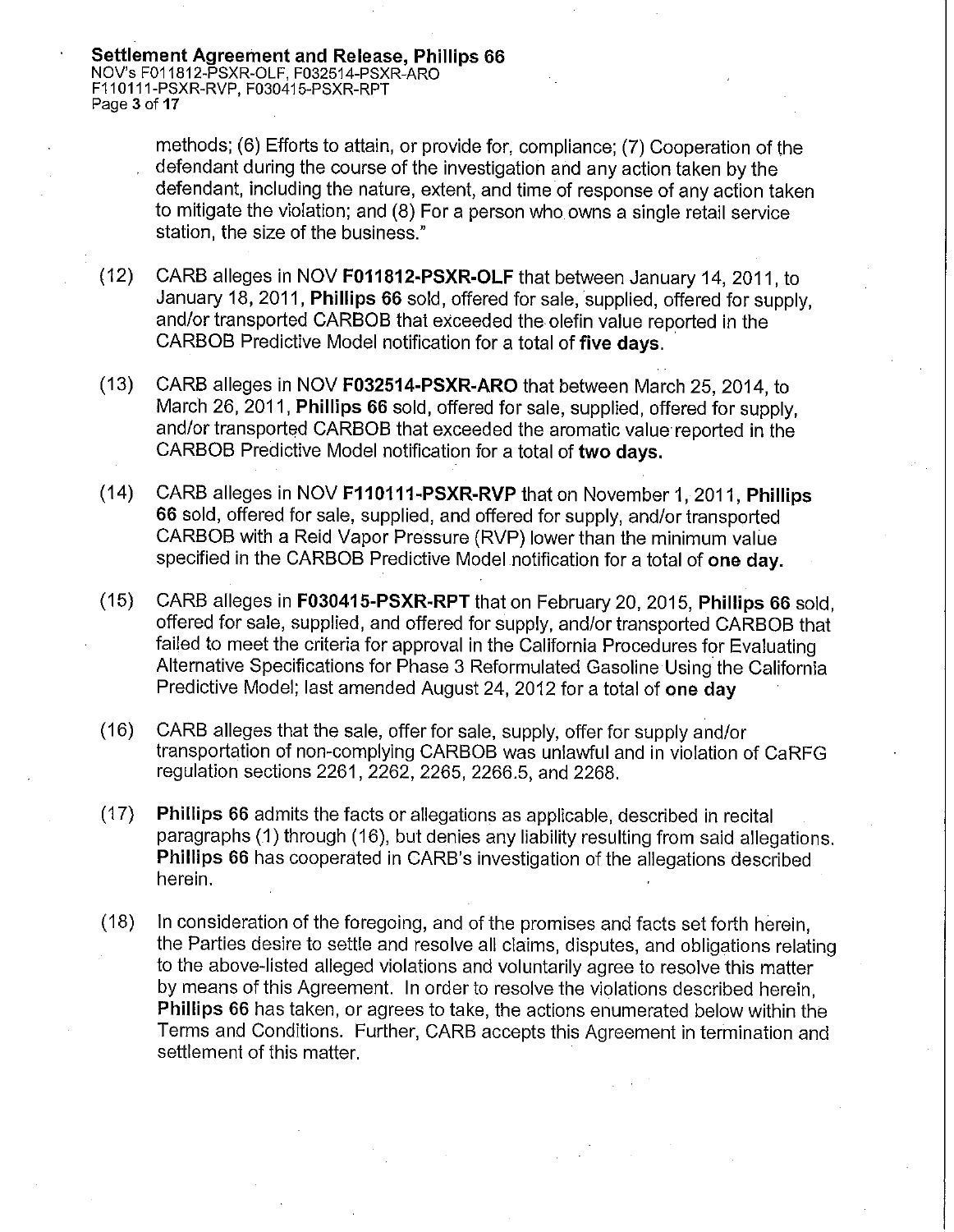# II. **TERMS AND RELEASE**

In consideration of CARB not filing a legal action against **Phillips 66** for the alleged violations referred to above, and in consideration of the terms set out below (and **PHILLIPS 66's** payment of the penalties and funding of Supplemental Environmental Project (SEP) set forth in Section 1 below), CARB and **Phillips 66** agree as follows:

- (1) **Phillips 66** has agreed to pay the sum of **one hundred twelve thousand and five hundred dollars ([\\$112,500.00](https://112,500.00))** as a penalty for (NOV) **F011812-PSXR-OLF.**
- (2) **Phillips 66** has agreed to pay the sum of **forty thousand dollars ([\\$40,000.00](https://40,000.00))** as a penalty for (NOV) **F032514-PSXR-ARO.**
- (3) **Phillips 66** has agreed to pay the sum of **twenty thousand dollars ([\\$20,000.00](https://20,000.00))**  as a penalty for (NOV) **F110111-PSXR-RVP.**
- (4) **Phillips 66** has agreed to pay the sum of **seventeen thousand and five hundred dollars ([\\$17,500.00](https://17,500.00))** as a penalty for (NOV) **F030415-PSXR-RPT.**
- (5) **Phillips 66** has agreed to undertake a Supplemental Environmental Project (SEP) as described in Attachment  $B -$  "Supplemental Environmental Project Agreement - FRESNO TREES SEP", to offset a portion of the penalty, consistent with CARB's SEP Policy.
- (6) **Phillips 66** shall pay a civil penalty and fund the SEP, described above, in the . total amount of **\$190,000. Phillips 66** shall pay **\$115,000** to the **Air Pollution Control Fund** and the remaining **\$75,000** shall be paid to the **SEP.**
- (7) **Phillips 66** has agreed to make the payments of the SEP to **TREE FRESNO** and **SONOMA TECHNOLOGIES, INC.** Pursuant to this Agreement, **Phillips 66** shall make the payments according to the schedule below.

| <b>Payment Due Date:</b>                                                                       | In the Amount of and Payable to: |                            |
|------------------------------------------------------------------------------------------------|----------------------------------|----------------------------|
| 10 business days after<br>Phillips 66 receives letter<br>with 2 copies of SA for<br>signature. | \$115,000                        | AIR POLLUTION CONTROL FUND |
| 15 business days after<br>Phillips 66 receives<br>executed SA.                                 | \$35,000                         | <b>TREE FRESNO</b>         |
| 15 business days after<br>Phillips 66 receives<br>executed SA.                                 | \$40,000                         | SONOMA TECHNOLOGY, INC.    |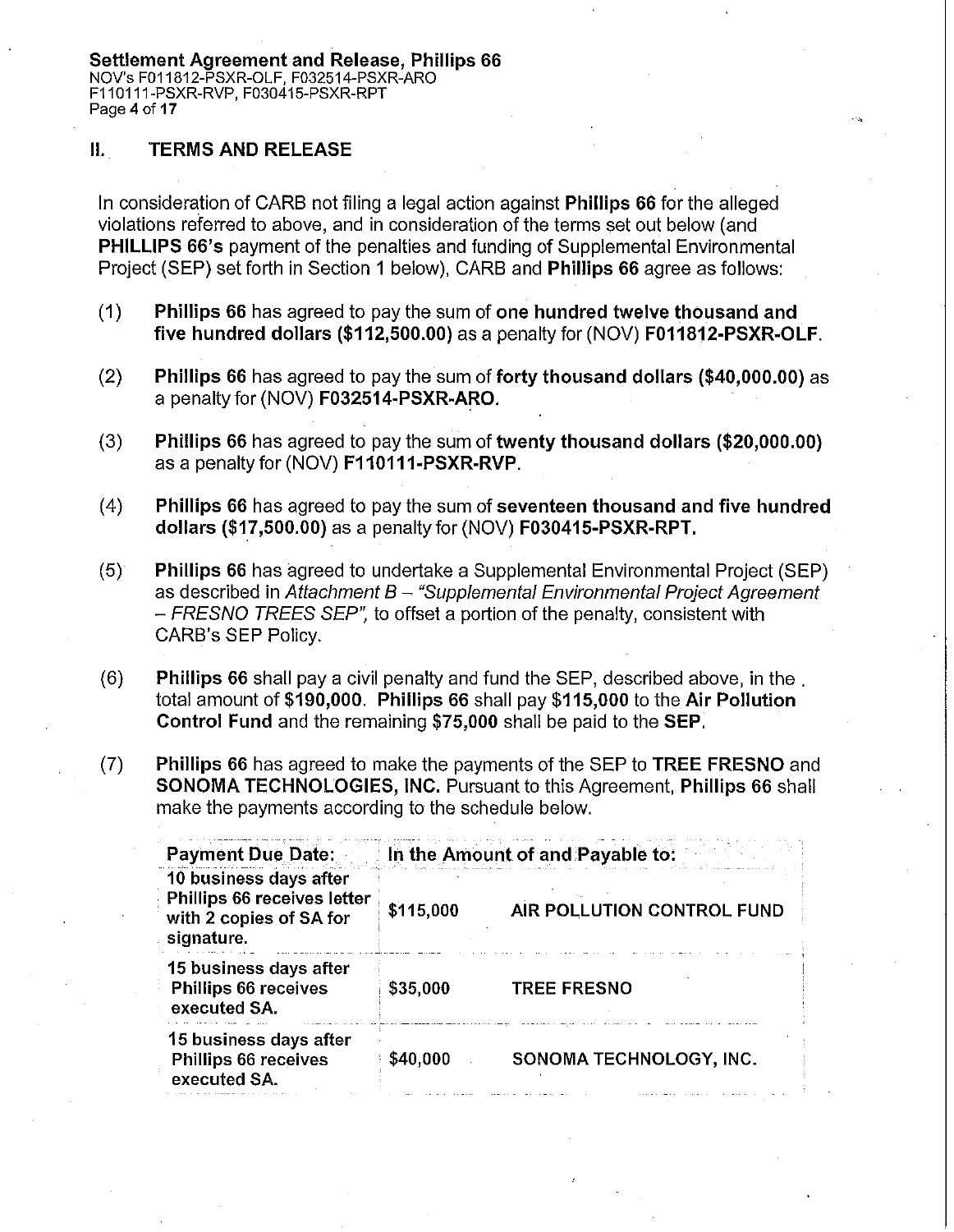#### **Settlement Agreement and Release, Phillips 66**  NOV's F011812-PSXR-OLF, F032514-PSXR-ARO F110111-PSXR-RVP, FD30415-PSXR-RPT Page **5** of **17**

For payment made to the **AIR POLLUTION CONTROL FUND,** the corresponding "Settlement Agreement Payment Transmittal Form" (Attachment A) shall be submitted to:

California Air Resources Board Accounting Office P.O. Box 1436 Sacramento, California 95812-1436

For payment made to **TREE FRESNO,** the corresponding "Settlement Agreement Payment Transmittal Form" (Attachment A) shall be submitted to:

TREE FRESNO For FRESNO TREES SEP ATTN: Lee Ayres 3150 E. Barstow Ave. Fresno, California 93740

For payment made to **SONOMA TECHNOLOGY, INC.,** the corresponding "Settlement Agreement Payment Transmittal Form" (Attachment A) shall be submitted to:

SONOMA TECHNOLOGY, INC. For FRESNO TREES SEP ATTN: Douglas Eisinger 1450 N. McDowell Blvd., Suite 200 Petaluma, California 94954

In addition, a copy of each payment check made to **TREE FRESNO** and **SONOMA TECHNOLOGY, INC.** shall be mailed to:

LUZ AMANDA CICCARELLI, APS California Air Resources Board Enforcement Division 8340 Ferguson Avenue Sacramento, California 95828

- (8) **Phillips 66** has agreed that by funding the FRESNO TREES SEP, Phillips 66 will not receive any direct or indirect financial benefit, and that whenever it publicizes a SEP or the results of the SEP, it will state in a prominent manner that the project is being undertaken as part of the settlement of an enforcement action.
- (9) Upon agreeing to the terms set forth in the SEP Agreement, and funding the FRESNO TREES SEP, **Phillips 66** is released of all liabilities as they relate to the FRESNO TREES SEP as reflected in this underlying Settlement Agreement.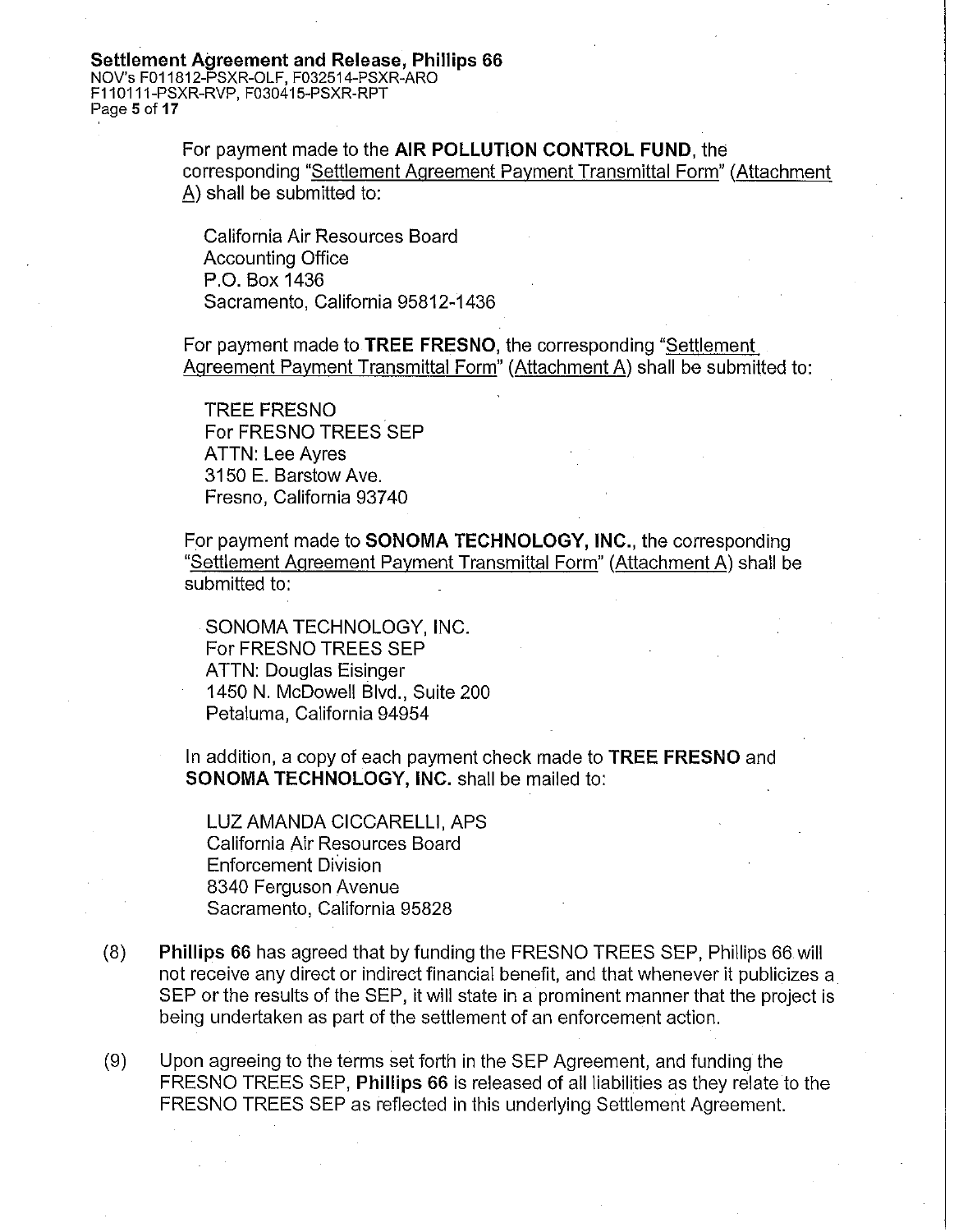**Settlement Agreement and Release, Phillips 66**  NO V's F011812-PSXR-OLF, F032514-PSXR-ARO F110111-PSXR-RVP, F030415-PSXR-RPT Page **6** of **17** 

- (10) In the event the SEP is not fully implemented in accordance with the terms of the SEP Agreement, CARS (as the third party beneficiary) shall be entitled to recover the full amount of the SEP from the SEP implementer, less any amount waived based on the timely and successful completion of any previously agreed upon interim milestone(s), to be deposited into Air Pollution Control Fund. Accordingly, **Phillips 66** shall assign any and all rights against the SEP implementer to CARS.
- (11) In addition, if the Attorney General files a civil action to enforce this settlement agreement against Phillips 66, **Phillips 66** shall pay all costs of investigating and prosecuting the action, including expert fees, reasonable attorney's fees, and costs. If and when the Attorney General is deemed to be a prevailing party by a court or competent jurisdiction.
- (12) **Phillips 66** has demonstrated tp the satisfaction of CARS that the alleged violations have been corrected.
- **(13) Phillips 66** shall not violate any provision of the CaRFG regulation. Any future repeat violations may result in an increased penalty amount.
- ( 14) Now therefore, in consideration of the payment from **Phillips 66** to the Air Pollution Control Fund and the funding of the SEP set forth in section (6), CARB hereby releases **Phillips 66** and its principals, officers, agents, predecessors and successors from claims for violations of the CaRFG regulation alleged in paragraphs ( 1) through ( 16) of the Recitals.

#### **Ill. GENERAL PROVISIONS**

- (1) This Agreement constitutes the entire agreement and understanding between CARB and **Phillips 66** concerning the subject matter hereof, and supersedes and replaces any and all prior negotiations and agreements of any kind of nature, whether written or oral, between CARB and **Phillips 66** concerning the subject matter hereof.
- (2) The payment obligation under section 11(7) shall apply to and by binding upon Phillips 66, and the release obligations under section 11(14) shall apply to and be binding upon **Phillips 66** and its officers, directors, receivers, trustees, employees, successors and assignees, members, parent corporations, and subsidiaries, if any; and upon CARS and any successdr agency that may have responsibility for and jurisdiction over the subject matter of this Agreement.
- (3) The terms and conditions set forth in this Agreement shall remain valid and enforceable notwithstanding any future violations that may occur.
- (4) The effective date of this Agreement shall be the date of the last signatory.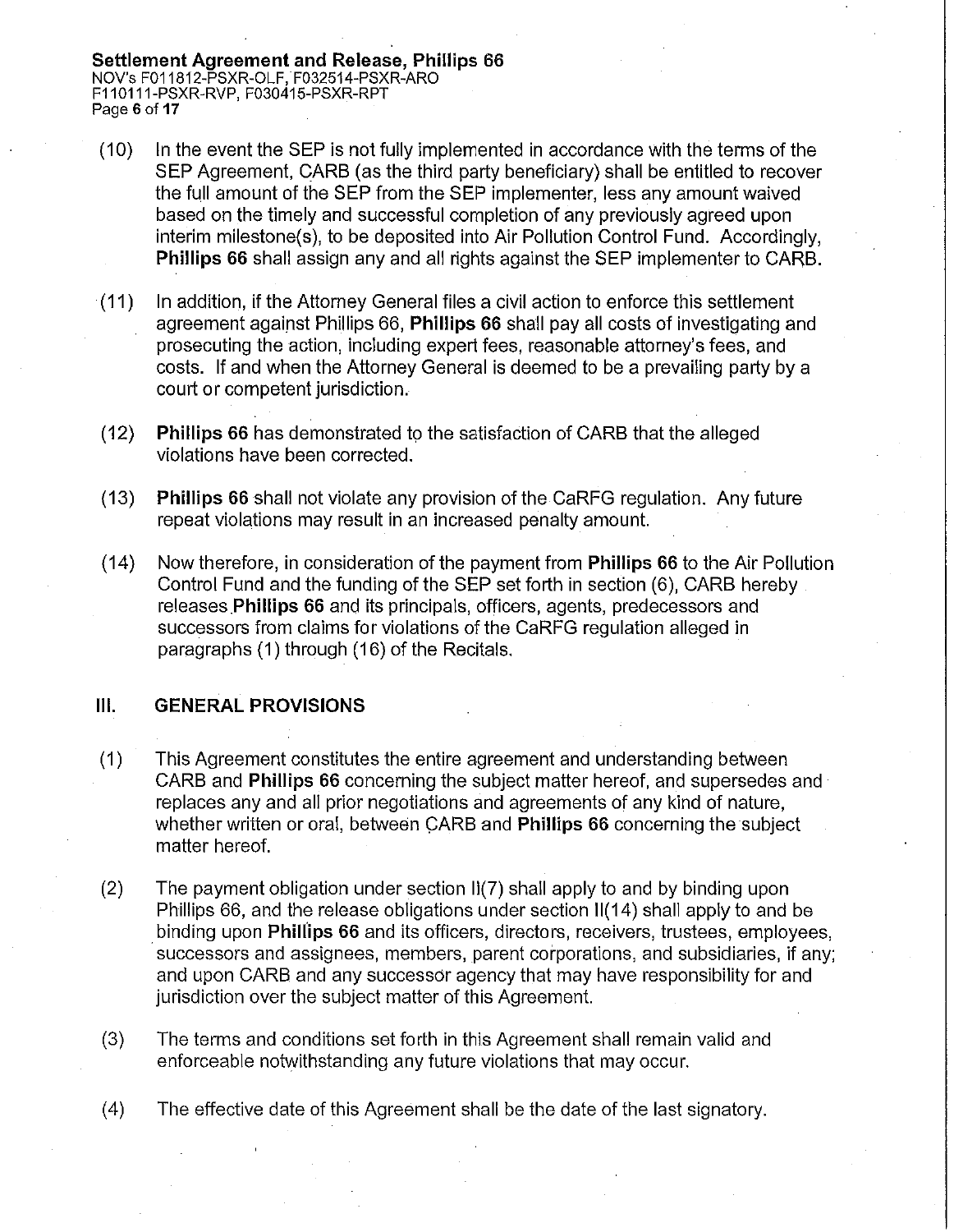- (5) No agreement to modify, amend, extend, supersede, terminate, or discharge this Agreement, or any portion thereof, is valid or enforceable unless it is in writing and signed by all Parties to this Agreement.
- (6) Each provision of this Agreement is severable, and in the event that any provision of this Agreement is held to be illegal, invalid or unenforceable in any jurisdiction, the remainder of this Agreement remains in full force and effect.
- (7) The headings in this Agreement are not binding and are for reference only and do not limit, expand, or otherwise affect the contents of this Agreement.
- (8) This Agreement shall be interpreted and enforced in accordance with the laws of the State of California, without regard to California's choice-of-law rules.
- (9) It is further agreed that the stipulated penalties described in this Agreement are non-dischargeable under United States Code, title 11, section 523(a)(7).
- (10) This Agreement is deemed to have been drafted equally by the Parties; it will not be interpreted for or against either Party on the ground that said party drafted it.
- (11) The failure of any Party to enforce any provision of this Agreement shall not be construed as a waiver of any such provision, nor prevent such Party thereafter from enforcing such provision or any other provision of this Agreement. The rights and remedies granted all Parties herein are cumulative and the election of one right or remedy by a Party shall not constitute a waiver of such Party's right to assert all other legal remedies available- under this Agreement or otherwise provided by law.
- (12) Each of the undersigned represents and warrants that he or she has full authority to enter into this Agreement.

#### IV. PENALTY DETERMINATION

(1) Pursuant to Health and Safety Code section 39619.7, CARB must provide information on the basis for the penalty it seeks. This information is provided throughout this settlement agreement and summarized below.

#### **The manner in which the penalty amount was determined, including a per unit or per vehicle penalty.**

Penalties must be set at levels sufficient to discourage violations. The penalties in this matter were determined in consideration of all relevant circumstances, including the eight factors specified in Health and Safety Code section 43031, subdivision (b).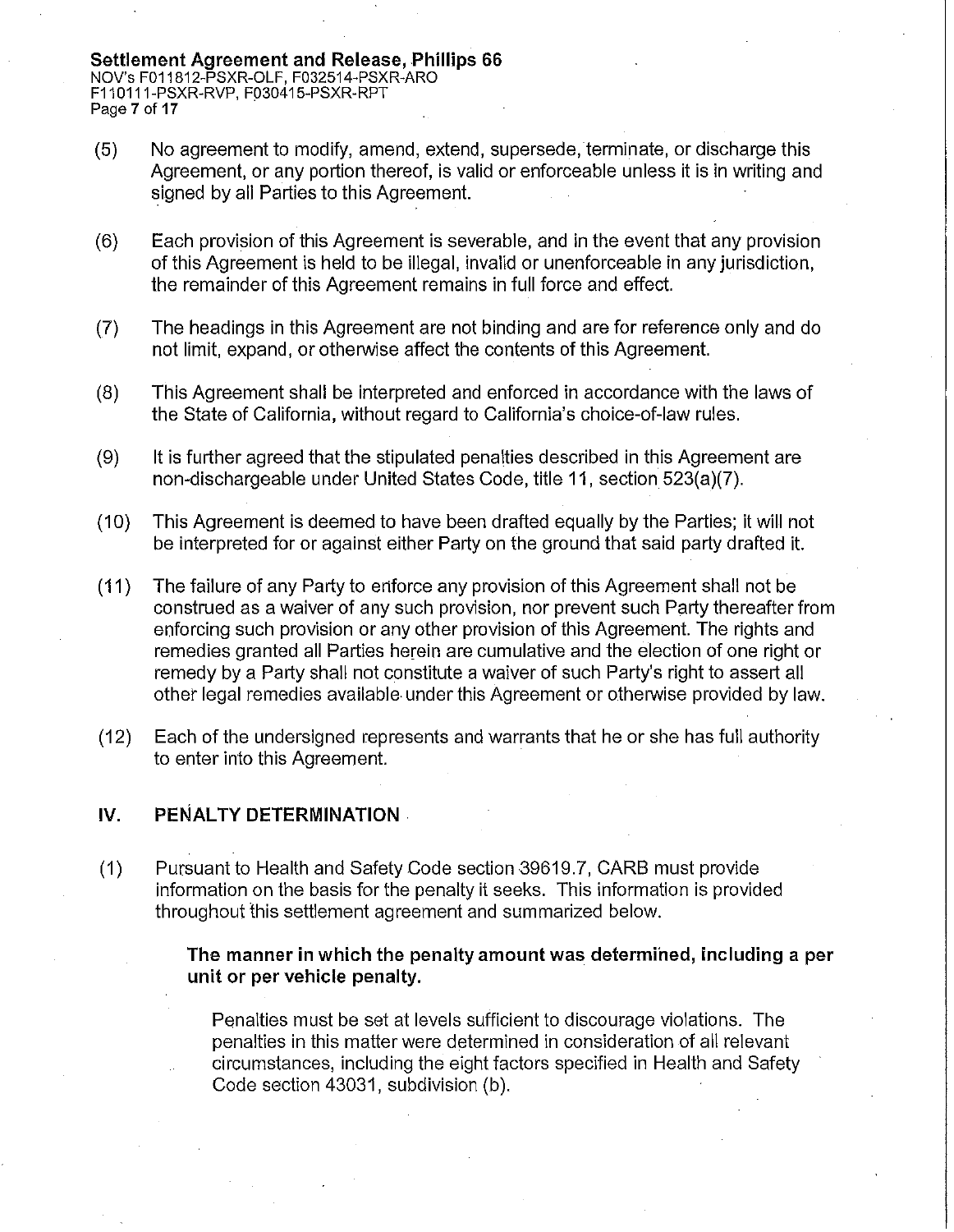The per unit penalty in the case of (NOV) **F011812-PSXR-OLF** is a maximum of \$35,000 per day per strict liability violation. CARB alleges that the non-complying CARBOB was sold, supplied and transported over a time period of **five days.** The penalty obtained in this case is **\$[22,500.00](https://22,500.00) per day.** The lower penalty reflects the consideration of a number of facts, including: that this was an unintentional violation, **Phillips 66** did not have a similar olefin violation three years prior to the discovery of this violation, and **Phillips 66's diligent efforts to comply and to cooperate with the** investigation.

The per unit penalty in the case of (NOV) **F032514-PSXR-ARO** is a maximum of \$35,000 per day per strict liability violation. CARB alleges that the non-complying CARBOB was sold, supplied and transported over a time period of **two days.** The penalty obtained in this case is **[\\$20,000.00](https://20,000.00) per day.** The lower penalty reflects the consideration of a number of facts, including: that this was an unintentional violation, **Phillips 66** did not have a similar aromatic violation three years prior to the discovery of this violation, and **Phillips 66's** diligent efforts to comply and to cooperate with the investigation.

The per unit penalty in the case of (NOV) **F110111-PSXR-RVP** is a maximum of \$35,000 per day per strict liability violation. CARB alleges that the non-complying CARBOB was offered for supply over a time period of **one day.** The penalty obtained in this case is **\$[20,000.00](https://20,000.00) per day.** The lower penalty reflects the consideration of a number of facts, including: that this was an unintentional violation, **Phillips 66** did not have a similar raid vapor pressure violation three years prior to the discovery of this violation, and **Phillips 66's** diligent efforts to comply and to cooperate with the investigation.

The per unit penalty in the case of (NOV) **F030415-PSXR-RPT** is a maximum of \$35,000 per day per strict liability violation. CARB alleges that the non-complying CARBOB was sold, supplied and transported over a time period of one day. The penalty obtained in this case is \$[17,500.00](https://17,500.00) **per day.** The lower penalty reflects the consideration of a number of facts, including: that this was an unintentional violation, **Phillips 66** did not have a similar reporting violation three years prior to the discovery of this violation, and **Phillips 66's** diligent efforts to comply and to cooperate with the investigation.

**The provision of law the penalty is being assessed under and why that provision is most appropriate for that violation.** 

CARB alleges that the penalty provisions being applied in this case, Health and Safety Code sections 43027 and 43030 are appropriate because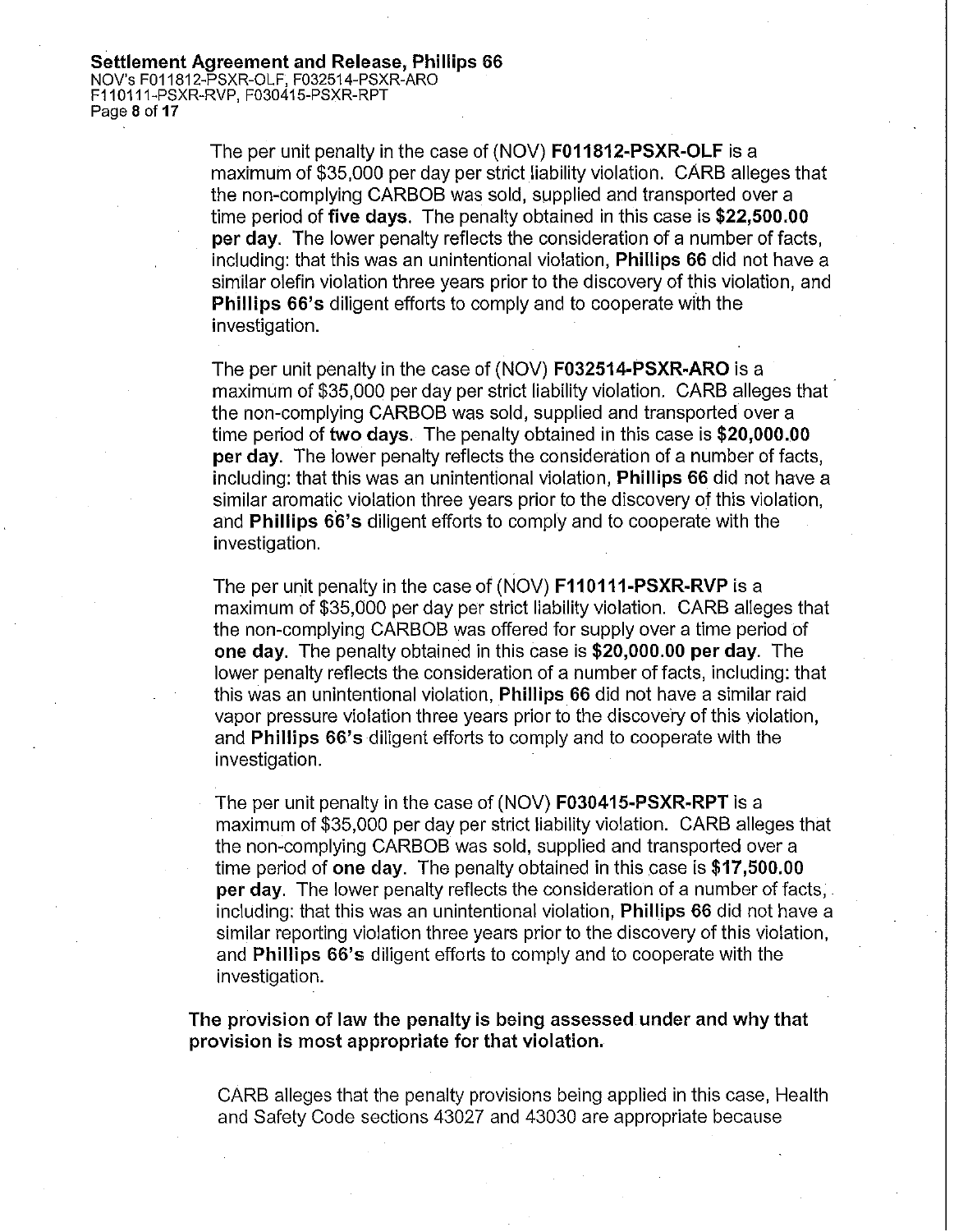**Phillips 66** allegedly sold, offered for sale, supplied, or offered for supply and/or transported CARBOB in California in violation of Cal. Code Regs., tit.13, §§ 2250-2273.5.

**Is the penalty being assessed under a provision of law that prohibits the emission of pollution at a specified level, and, if so a quantification of excess emissions, ifit is practicable to do so.** 

The provisions cited above do not prohibit emissions above a specified level. CARB alleges that since the fuel did not meet California air pollution standards, any emissions attributable to them are illegal. However, it is not practicable to quantify these emissions because the information necessary to do so is not available.

- (2) **Phillips 66** acknowledges that CARB has complied with Health and Safety Code section 39619.7 in prosecuting or settling these cases. Specifically, CARB has considered all relevant facts, including those listed at Health and Safety Code section 43031, has explained the manner in which the penalty amount was calculated, has identified the provision of law under which the penalty is being assessed and has considered and determined that this penalty is being assessed under a provision of law that does not prohibit the emission of pollutants at a specified level.
- (3) Penalties were determined based on the unique circumstances of each matter, considered together with the need to remove any economic benefit from noncompliance, the goal of deterring future violations and obtaining swift compliance, the consideration of past penalties in similar case negotiations, and the potential costs and risk associated with litigating these particular violations. The penalty reflects violations extending over a number of days considered together with the complete circumstances of this case. Penalties in future cases might be smaller or larger on a per unit basis.
- (4) The penalty in each case was based in part on confidential business information provided by **Phillips 66** that is not retained by CARB in the ordinary course of business. The penalty in each case was also based on confidential settlement communications between CARB and **Phillips 66** that CARB does not retain in the ordinary course of business. Each penalty also reflects CARB's assessment of the relative strength of the case against **Phillips 66,** the desire to avoid the uncertainty, burden and expense of litigation, to obtain swift compliance with the law and remove any unfair advantage that **Phillips 66** may have secured from its actions.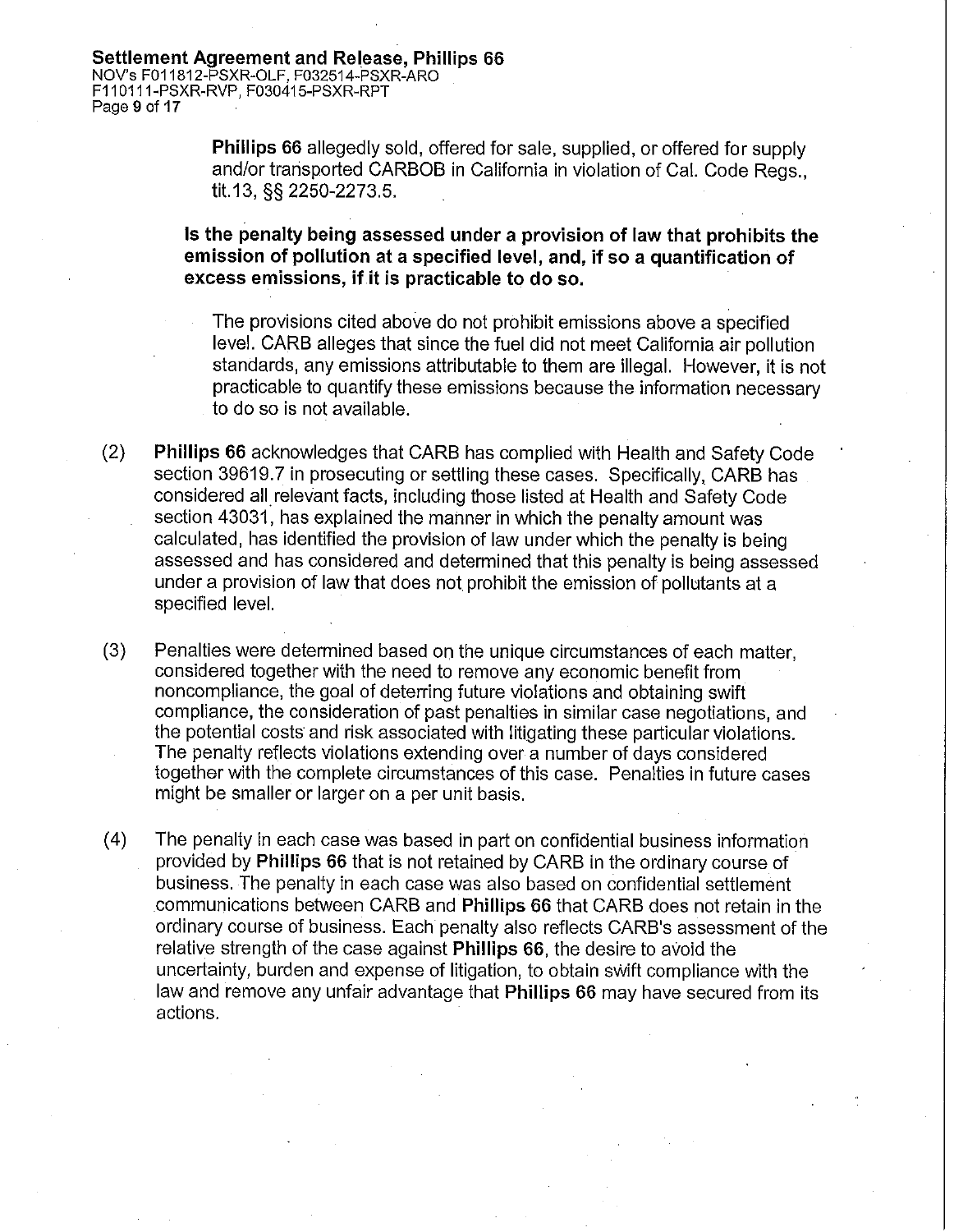**Settlement Agreement and Release, Phillips 66**  NOV's F011812-PSXR-OLF, F0.32514-PSXR-ARO F110111-PSXR-RVP, F030415-PSXR-RPT Page **10 of 17** 

### **V. STIPULATED CONSENT JUDMENT**

- (1) The Parties stipulate to the entry of a Consent Judgment if **Phillips 66** defaults on any of the terms and conditions of this Agreement and hereby waives the right to challenge the Consent Judgment or its terms. Before declaring a default of the terms and conditions of this Agreement, GARB will first provide **Phillips 66** 1 O calendar days written notice of the claimed default and request to cure.
- (2) The Consent Judgment does not constitute evidence of an admission by **Phillips 66** regarding any issue of law or fact alleged in the Agreement but sets forth the obligations of **Phillips 66** and constitutes the complete, final, and exclusive agreement between GARB and **Phillips 66.**
- (3) GARB expressly reserves the right to bring an enforcement action based on violations of law not covered in this Agreement and to seek whatever fines, penalties, or remedies provided by law, including injunctive relief.
- (4) In the event GARB seeks Consent Judgment based on **Phillips 66's** default under this Agreement, the Parties agree to the following:
	- a. Superior Court of California, County of Sacramento (Court) has jurisdiction over the Parties and to the subject matter of this action;
	- b. Venue is proper in this Court;
	- c. The Court has personal jurisdiction over **Phillips 66** for purposes of enforcing the terms of the Consent Judgment; and
	- d. The obligations under this Agreement shall be deemed the terms and conditions of the Consent Juagment